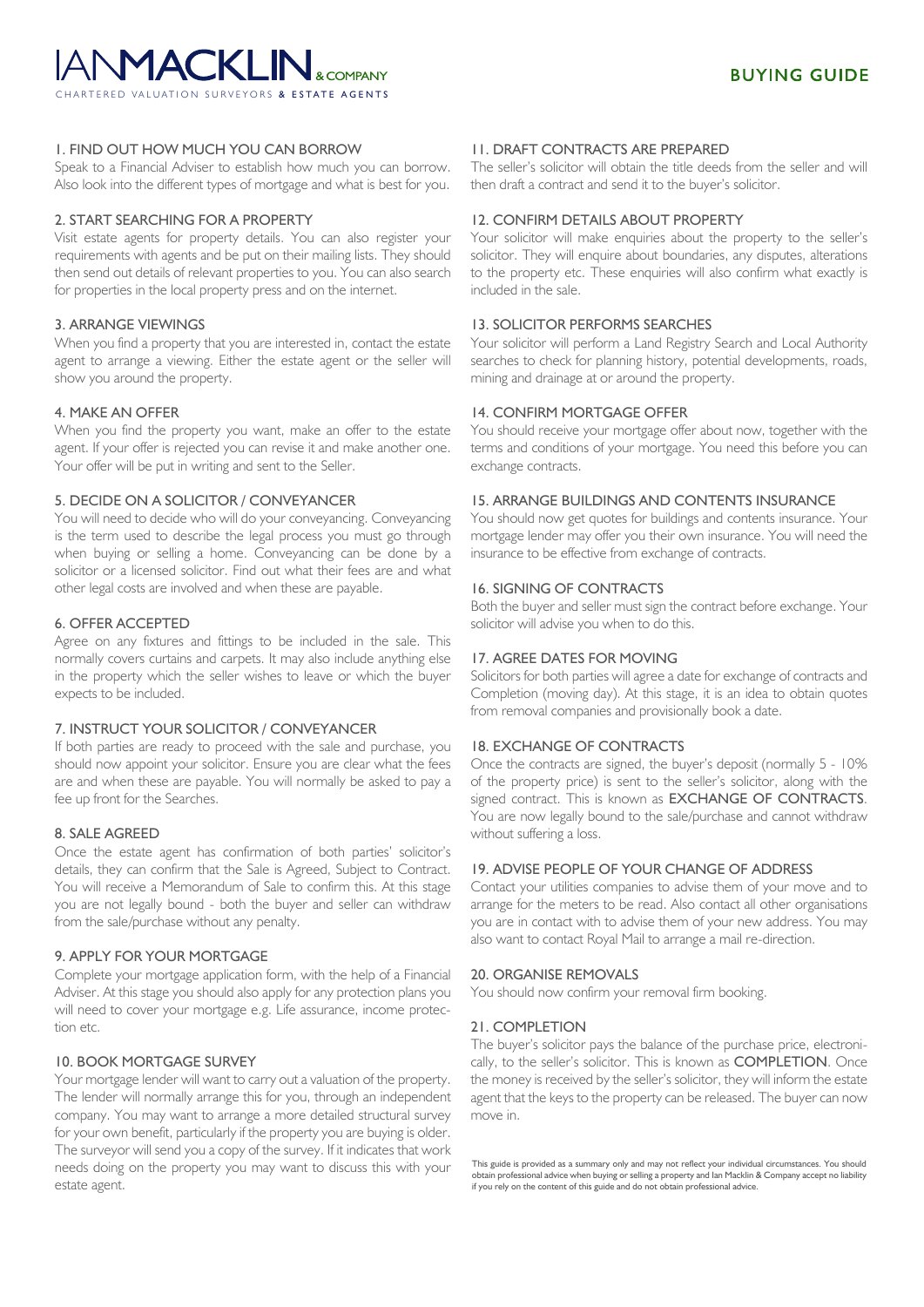# **ANMACKLIN.** C E C TATE A C ENTS

# 1. ARRANGE A FREE MARKET VALUATION

The Valuer will advise you on the best price for your property.

#### 2. ESTABLISH THE COSTS OF MOVING

Work out how much it is going to cost for you to move. If you are also buying you may need to take financial advice with regard to increasing your mortgage.

# 3. PUT YOUR HOUSE ON THE MARKET

Choose an estate agent. You will need to agree on the price you want to get for your property and the agent's selling fees. You will then need to sign an Estate Agency Agreement and arrange an Energy Performance Certificate which is required by law.

#### 4. CONFIRM SALES PARTICULARS

You will receive draft sales particulars of your home. Due to the Property Misdescriptions Act, you must make any amendments to these, then sign and date and return them to your estate agent.

#### 5. PREPARE FOR VIEWINGS

Prospective buyers will come to view your property, by appointment through the estate agent. Ensure your home is tidy and clean. Touch up any stains, ripped wallpaper etc.

#### 6. DECIDE ON A CONVEYANCER (SOLICITOR)

You will need to decide who will do your conveyancing. Conveyancing is the term used to describe the legal process you must go through when buying or selling a home. Conveyancing can be done by a solicitor or a licensed solicitor. Find out what their fees are and what other legal costs are involved and when these are payable.

#### 7. ACCEPT THE RIGHT OFFER

When a buyer makes an offer on your property, the estate agent will normally contact you by telephone to advise you of this. It is also a requirement by law, that they put all offers to

you in writing. Consider all offers and accept the one you are happy with.

#### 8. OFFER ACCEPTED

Agree on any fixtures and fi ttings to be included in the sale. This normally covers curtains and carpets. It may also include anything else in the property which the seller wishes to leave or which the buyer expects to be included.

#### 9. INSTRUCT YOUR CONVEYANCER (SOLICITOR)

If both parties are ready to proceed with the sale and purchase, you should now appoint your solicitor. Ensure you are clear what the fees are and when these are payable.

#### 10. SALE AGREED

Once the estate agent has confirmation of both parties' solicitor's details, they can confirm that the Sale is Agreed, Subject to Contract. You will receive a Memorandum of Sale to confirm this. At this stage you are not legally bound – both the buyer and seller can withdraw from the sale/purchase without any penalty.

# 11. APPLY FOR YOUR MORTGAGE

Complete your mortgage application form, with the help of a Financial Adviser. At this stage you should also apply for any protection plans you will need to cover your mortgage e.g. life assurance, income protection etc.

#### 12. AGREE TIME FOR SURVEY

Your buyer's surveyor will contact you to arrange a suitable time to carry out the survey. The results of the survey will be sent to your buyer. If your property needs any work doing the buyer may to try to re-negotiate the purchase price. This will be usually be done via the estate agent.

#### 13. DRAFT CONTRACTS ARE PREPARED

The seller's solicitor will obtain the title deeds from the seller and will then draft a contract and send it to the buyer's solicitor.

# 14. CONFIRM DETAILS ABOUT YOUR PROPERTY

Your solicitor will ask you to fill in two forms. You should complete a Property Information Form, giving details about your property's boundaries, any alterations you have made to the property etc. You will also need to fill in a 'Fixtures, Fittings and Contents' from which will confirm exactly what is included in the sale. These forms should be returned to your solicitor.

#### 15. CONFIRM MORTGAGE OFFER

You should receive your mortgage offer about now, together with the terms and conditions of your mortgage. You need this before you can exchange contracts.

#### 16. ARRANGE BUILDINGS AND CONTENTS INSURANCE

You should now get quotes for buildings and contents insurance. Your mortgage lender may offer you their own insurance. You will need the insurance to be effective from exchange of contracts.

# 17. SIGNING OF CONTRACTS

Both the buyer and seller must sign the contract before exchange. Your solicitor will advise you when to do this.

#### 18. AGREE DATES FOR MOVING

Solicitors for both parties will agree a date for exchange of contracts and Completion (moving day). At this stage, it is an idea to obtain quotes from removal companies and provisionally book a date.

#### 19. EXCHANGE OF CONTRACTS

Once the contracts are signed, the buyer's deposit (normally 5 - 10% of the property price) is sent to the seller's solicitor, along with the signed contract. This is known as EXCHANGE OF CONTRACTS. You are now legally bound to the sale/purchase and cannot withdraw without suffering a loss.

#### 20. ADVISE PEOPLE OF YOUR CHANGE OF ADDRESS

Contact your utilities companies to advise them of your move and to arrange for the meters to be read. Also contact all other organisations you are in contact with to advise them of your new address. You may also want to contact Royal Mail to arrange a mail re-direction.

#### 21. ORGANISE REMOVALS

You should now confirm your removal firm booking.

#### 22. COMPLETION

The buyer's solicitor pays the balance of the purchase price, electronically, to the seller's solicitor. This is COMPLETION. Once the money is received by the seller's solicitor, they will inform the estate agent that the keys to the property can be released. The buyer can now move in.

This guide is provided as a summary only and may not reflect your individual circumstances. You should obtain professional advice when buying or selling a property and Ian Macklin & Company accept no liability if you rely on the content of this guide and do not obtain professional advice.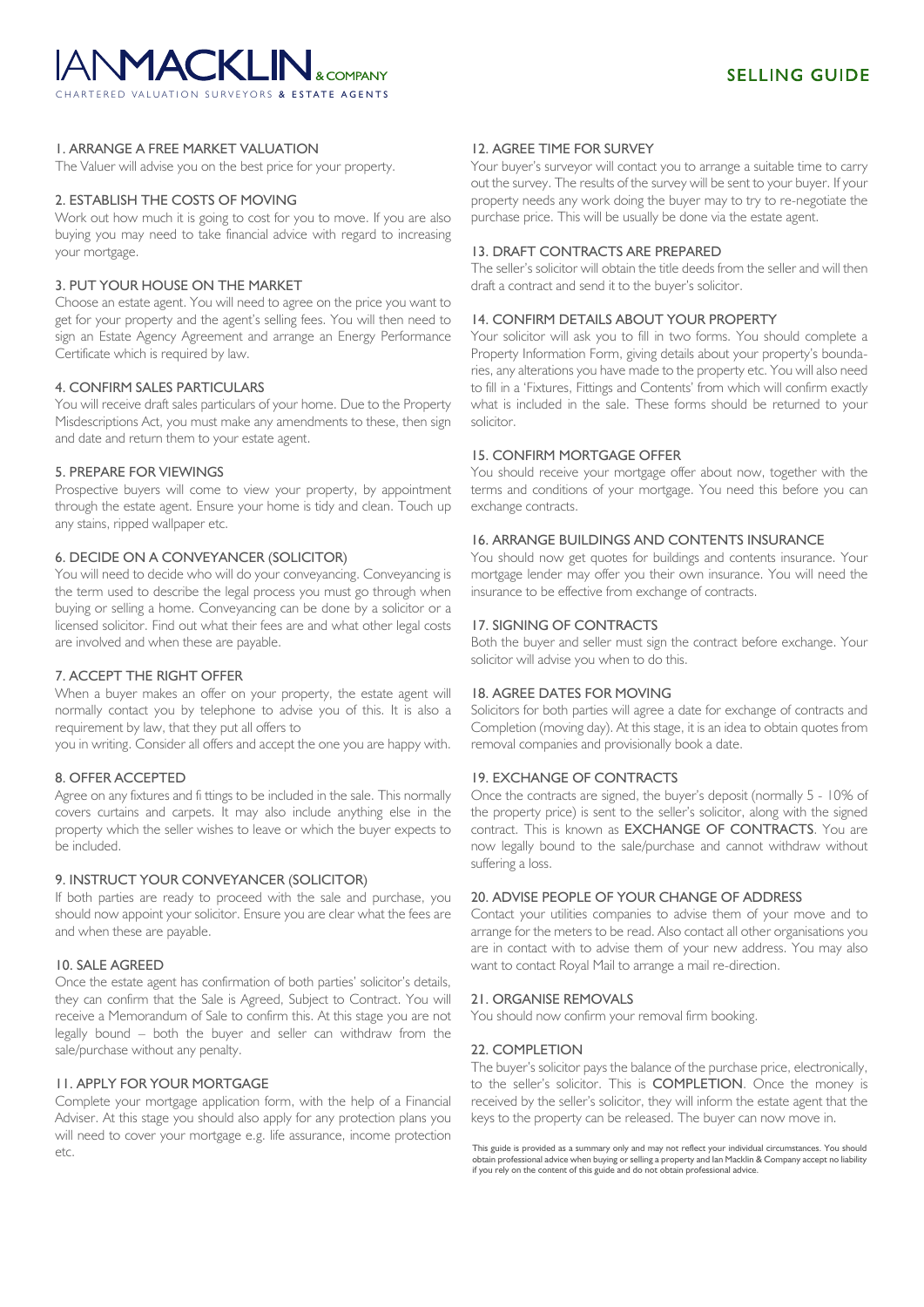# **IANMACKLIN,** CHARTERED VALUATION SURVEYORS **& ESTATE AGENTS**

# **PLANNING MOVING**

# EARLY PLANNING

1. Get quotes from 3-4 removal companies. Negotiate to get the best possible price.

2. Start working through the contacts checklist to let everyone know you are planning to move home. Most contracts require a minimum of a month's notice so the sooner the better.

3. If your children are moving schools, inform the existing one in writing of the final date they will be attending. Call the new school to confirm the start date.

4. Your local council maybe able to arrange the removal of large items you no longer want. This service sometimes has a small charge.

5. If your pets are not accustomed to travel or are of a nervous disposition, you may wish to speak to your vet for any advice to minimise the stress. The journey teamed with unfamiliar surroundings can be distressing for some animals.

6. Take measurements of your favourite/largest pieces of furniture you want to move so you can take this on viewings with you.

7. Start packing the items that you do not use frequently such as things from the spare room.

8. Your main focus will be on the house but don't forget the garden, garage, shed, attic, basement and the other obscure places that are easily forgotten.

9. If you are moving a long distance, you may want to consider storage for non-essential items which allows the removers more time to get the most important items to your new property in a timely fashion. The remainder can follow the next day.

10. It can be tempting to pack as much into a box as possible, but lots of smaller boxes are easier and safer to move about than a few heavy ones. Start collecting boxes as soon as possible. Use the internet to purchase moving boxes at a discounted rate.

11. Let your neighbours know in advance so they can expect the removal van temporarily in the area. They may even offer to park their car elsewhere to allow the van some extra room to manoeuvre. Similarly, if there are parking restrictions outside your property, you may need to make arrangements to allow the removers to set up.

#### THE WEEK BEFORE MOVING

1. Confirm the date and time of moving day with your removal company.

2. Start thinking about your daily routine - what key things do you need access to everyday such as the remote control, toothbrush, breakfast bowl, etc. Make a conscious effort to pack these items separately in something distinctive.

3. Don't forget to put aside a roll of toilet paper which can be used at the new property - easily forgotten but extremely necessary on moving day!

4. Permanent markers are an essential item to help locate items write on every side of the box as it will make things easier to find. Use one colour to label which room the box should end up in and another for the main contents.

5. Where possible, start to dismantle furniture that is not essential. The last thing you will take apart is the beds and this can be done the night before moving day.

6. Put stickers on large items of furniture so the removers know what room to put them in at the other end.

7. Bubble wrap is great for your valuables but items such as bedding and towels can be just as effective and take up less room.

8. Pay your local bills such as newspaper delivery, milk, any other rentals, etc. where applicable and ensure future deliveries are cancelled.

9. The best thing to pack your clothing, shoes, linens, etc. in is bin liners - suitcases can be kept for essential items such as toiletries that you will need immediate access to.

10. Cling film (the moving variety not the one for your sandwiches) is great for wrapping items such as sofas, mattresses, etc. to prevent scuffing and stains.

11. You can even use cling film to wrap drawers and CD racks in to save having to pack and unpack these separately.

12. Make arrangements for refreshments and food on moving day. Sounds obvious but you will be amazed how easily this is forgotten. Keep the kettle, sugar, tea, coffee and milk aside with some mugs and biscuits.

13. Plan your journey between your old and new property. Even if you know the way, everyone who is helping you move may not. Try to think about how the journey is affected at different times of the day as you may need to go back and forth. Look out for useful landmarks, such as shops, to help the removers find the property.

14. Prepare a note for the new owners explaining how things work and where they can find useful items such as the boiler switches, aerial sockets and alarm codes. A few kind thoughts will go a long way when it comes to mail redirection and injects some humanity into the whole process.

15. Also include details of who currently provides the utilities at your property as it is not always obvious.

This guide is provided as a summary only and may not reflect your individual circumstances. You should<br>obtain professional advice when buying or selling a property and lan Macklin & Company accept no liability<br>if you rely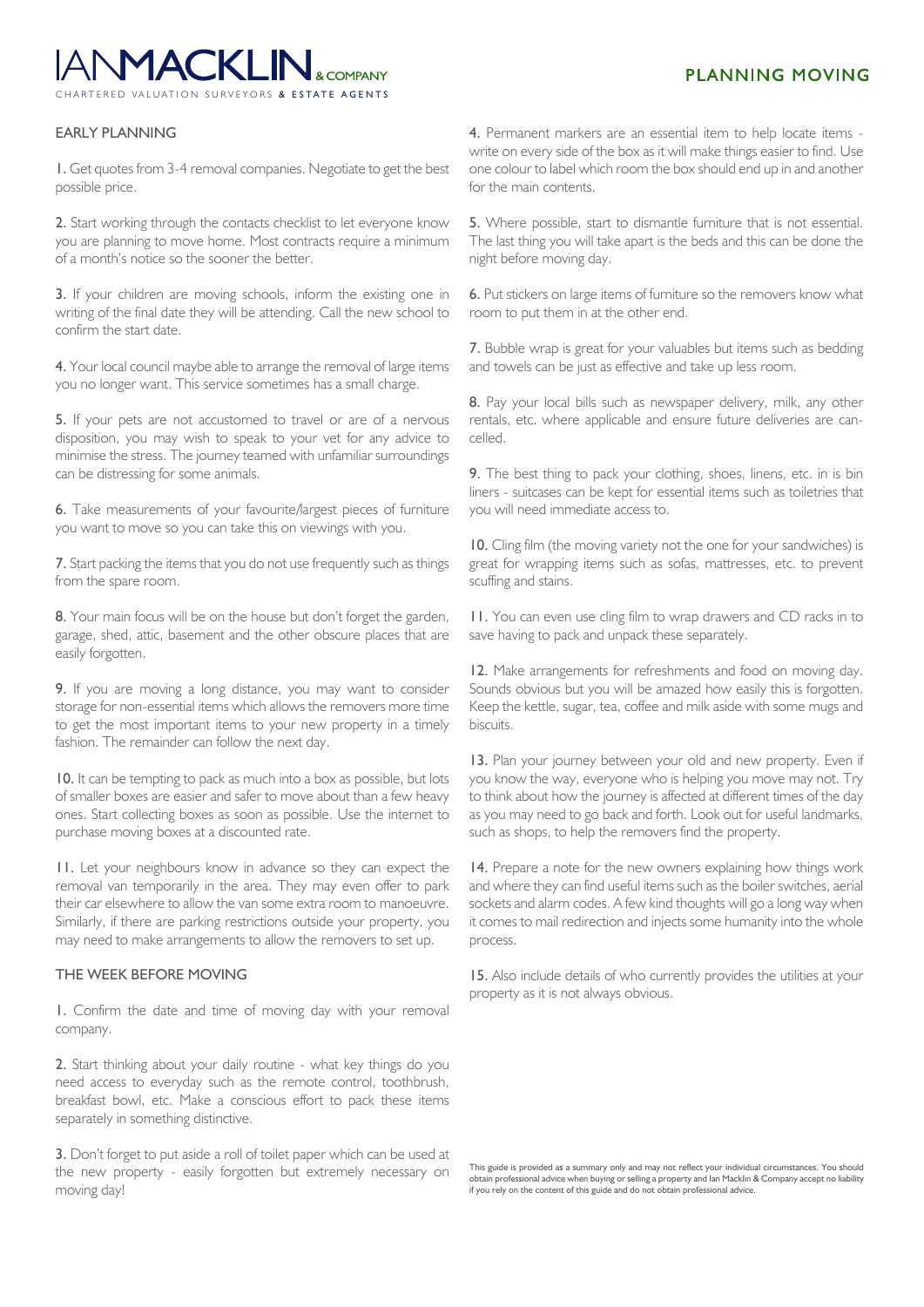# ANM**ACKLIN**. C A R A R E A L U A D E S U R E S U R E S U R E S U R E S U T A C E S U T C

# MOVING DAY

# At the existing property:

- 1. Meet the removers and give them a quick tour of the existing property.
- 2. Swap mobile telephone contact numbers with the removers.
- 3. Make sure everyone else who is helping you move has each others' numbers too.

4. Check the removers know where they are going and have directions. If the property is hard to find, describing useful landmarks such as shops, etc. will help prevent them getting lost.

5. Explain what is to go and what is to stay. If there is lots to leave behind, it maybe worth marking this beforehand with bright tape to avoid confusion.

6. If there is anything that requires extra care, point this out at the start. But refrain from checking everything the removers take out

- it is patronising, unnecessary and causes delays.

- 7. Do a final check when the van is loaded to ensure everything has been taken.
- 8. Check all windows and doors are locked and the utilities are all turned off.

# At the new property:

9. Give the removers another quick tour so they know what rooms to put your items in.

10. Try putting up a sign so they know which room is which, especially where bedrooms are concerned.

11. When the van is unloaded, do a final sanity check to ensure nothing has been left behind.